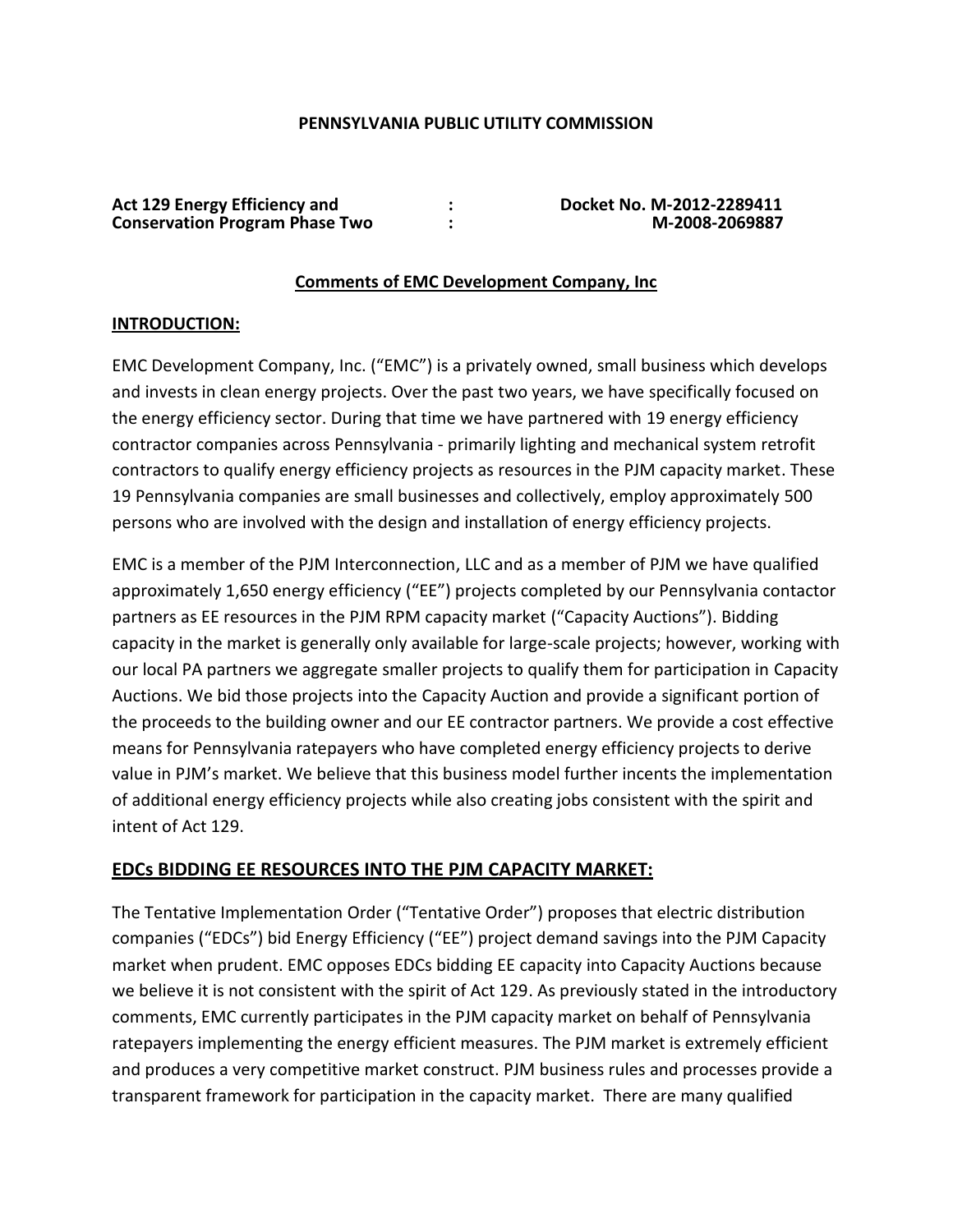participants in PJM and if there is an economically viable opportunity to offer in the market then parties will seize this opportunity. There is already substantial participation within the EE sector in Capacity Auctions and there is no evidence to suggest that there is significant qualified EE being "left on the table". PJM's most recent Capacity Auction for Delivery Year ("DY") 2015/2016 resulted in nearly 150% of the amount of MWs of EE resources cleared within the Pennsylvania zones compared to DY 2014/2015 which demonstrates the current market construct is not only working but thriving. Requiring EDCs to participate in Capacity Auctions presents a scenario that could upset an already efficient open market construct that rewards Pennsylvania ratepayers implementing EE projects.

Further, because the PJM RPM capacity market is a forward market, it presents a significant business challenge for small companies like EMC to participate in the market. The costs associated with qualifying and participating EE projects in Capacity Auctions are incurred now for future revenue which can be a challenging business model from a cash flow perspective. Consequently, we have made a significant up-front investment already to qualify EE projects to participate in Capacity Auctions under the premise that we will receive future payments to offset that investment. Any notion of requiring utilities to participate in the Capacity Auctions with Act 129 projects will significantly adversely impact that investment premise and represents a retroactive change to the EE&C Program which does not provide a level playing field for the Pennsylvania small business community, thereby adversely impacting our PA contractor partners and Pennsylvania ratepayers. Again, such an outcome is inconsistent with the spirit and intent of Act 129.

EMC is committed to the long term success of energy efficiency. It is the most environmentally benign source of electrical capacity; and we believe its provider's (owners and contractors of energy efficiency projects) and other Pennsylvania ratepayers completing EE projects should continue to be incented to provide this most environmentally desirable electrical capacity. Additionally, small businesses have been a vital economic growth engine for Pennsylvania. As a small business, we, along with our more than 20 other small business partners strongly advocate implementation of Phase 2 of Act 129 to continue to fuel economic growth and job creation for Pennsylvania while providing the most environmentally desirable electrical capacity.

# **CONCLUSIONS:**

Pennsylvania is in a great position to ensure more EE projects are completed through the implementation of Phase II of the EE&C Program. The current business case of allowing facility owners and Pennsylvania ratepayers to retain the capacity rights to their EE projects is working as demonstrated by PJM's most recent Capacity Auction. The notion of treating EE projects different from Demand Response projects done under the same EE&C Program is troubling and